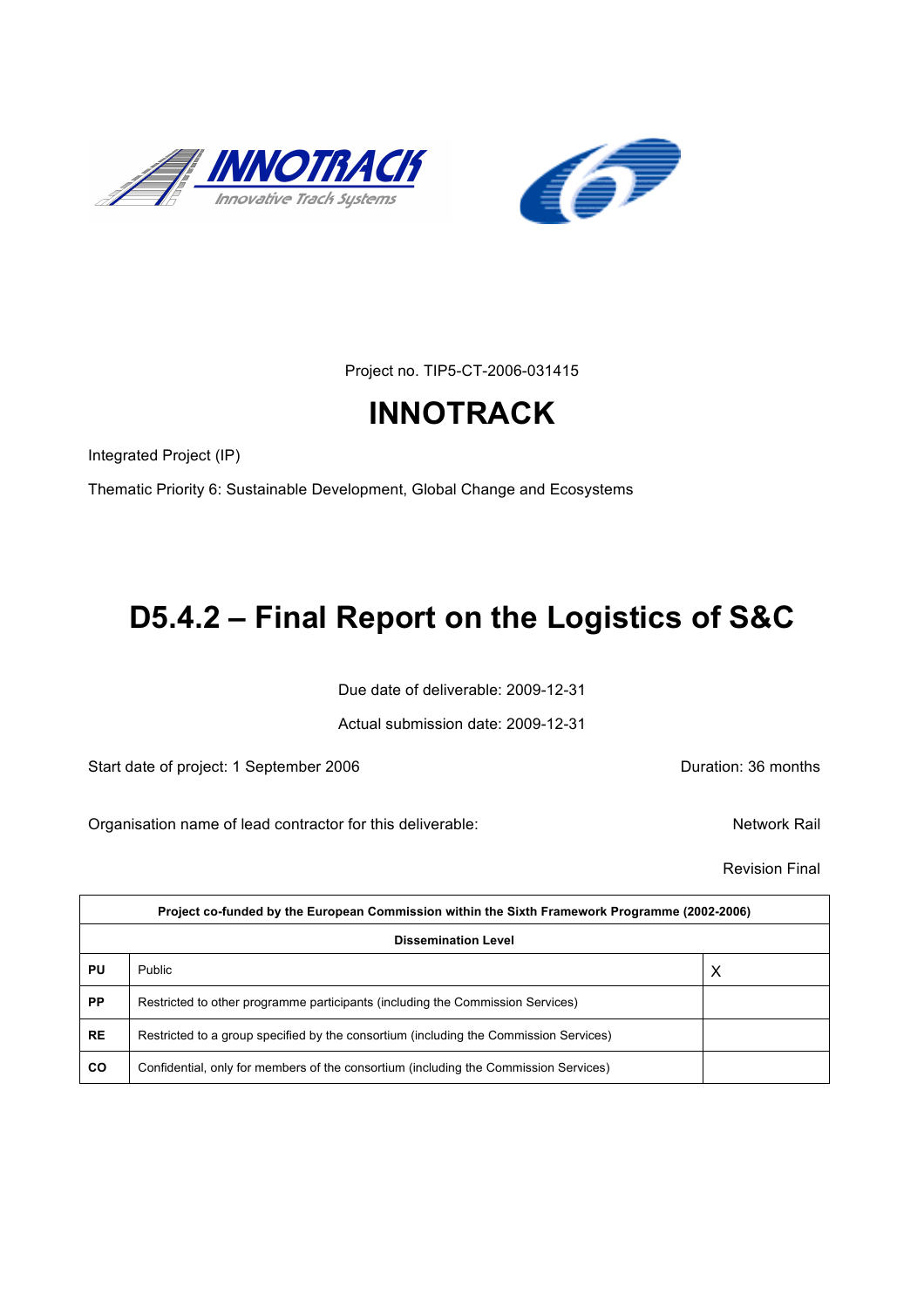# **Table of Contents**

| 1. |                                                                                             |  |
|----|---------------------------------------------------------------------------------------------|--|
| 2. |                                                                                             |  |
| 3. |                                                                                             |  |
| 4. |                                                                                             |  |
|    | Derivation of labour resources and plant costs for S&C renewal work elements7<br>4.1<br>4.2 |  |
| 5. |                                                                                             |  |
| 6. |                                                                                             |  |
|    | Single standard switch (UIC60-EW-500-1:12), conventional renewal15<br>6.1<br>6.2            |  |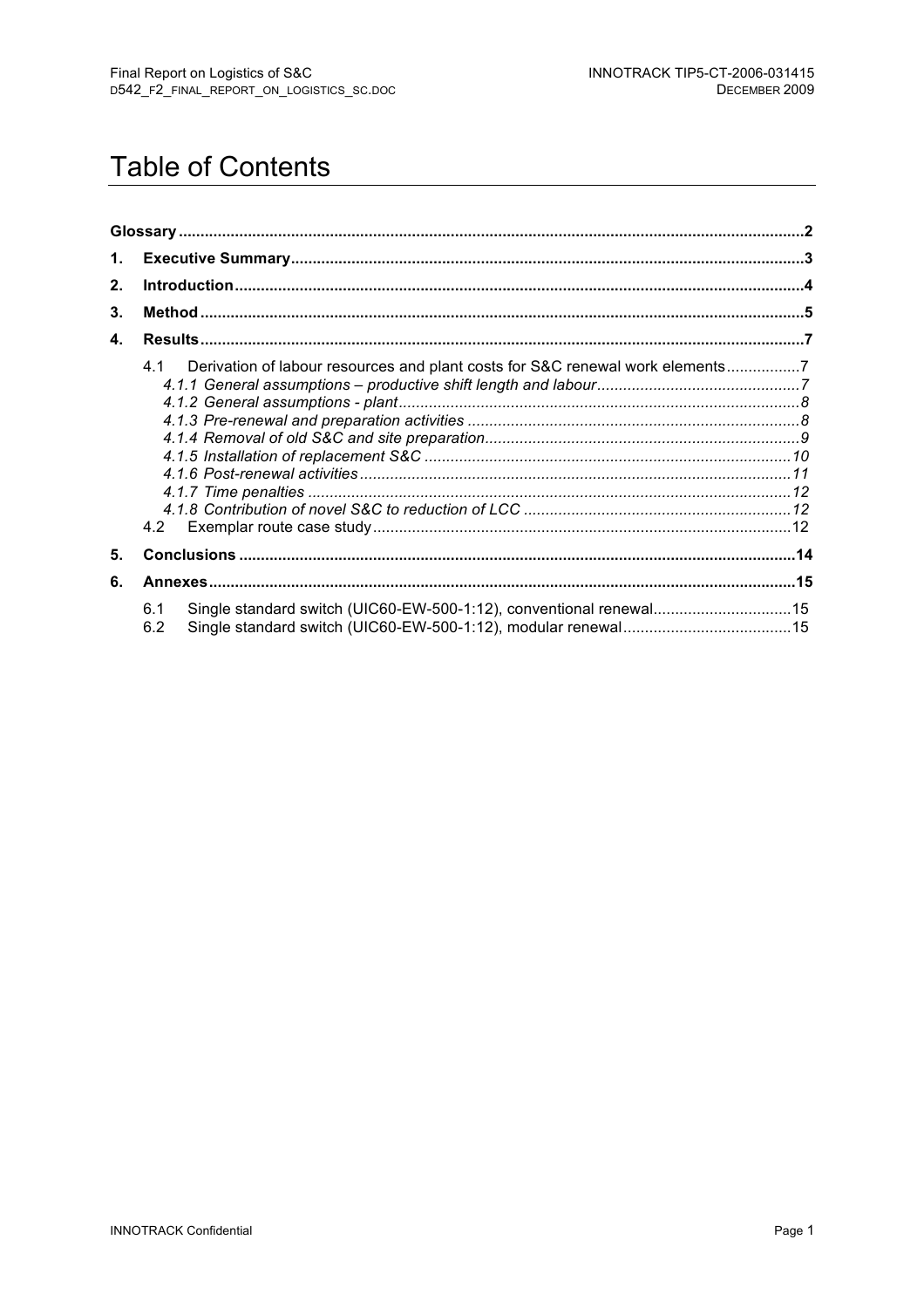## **Glossary**

| Abbreviation/acronym | <b>Description</b>                            |
|----------------------|-----------------------------------------------|
| BV                   | <b>Banverket</b>                              |
| <b>CSS</b>           | Corus Steel Slab                              |
| IM                   | Infrastructure Maintainer                     |
| <b>LCC</b>           | Life cycle costs                              |
| M&R                  | Maintenance and renewal                       |
| <b>MTBSAF</b>        | Mean time between service affecting failures  |
| NR.                  | Network Rail                                  |
| S&C                  | Switch(es) and Crossing(s)                    |
| <b>SNCF</b>          | Société Nationale des Chemins de fer Français |
| <b>TSR</b>           | <b>Temporary Speed restriction</b>            |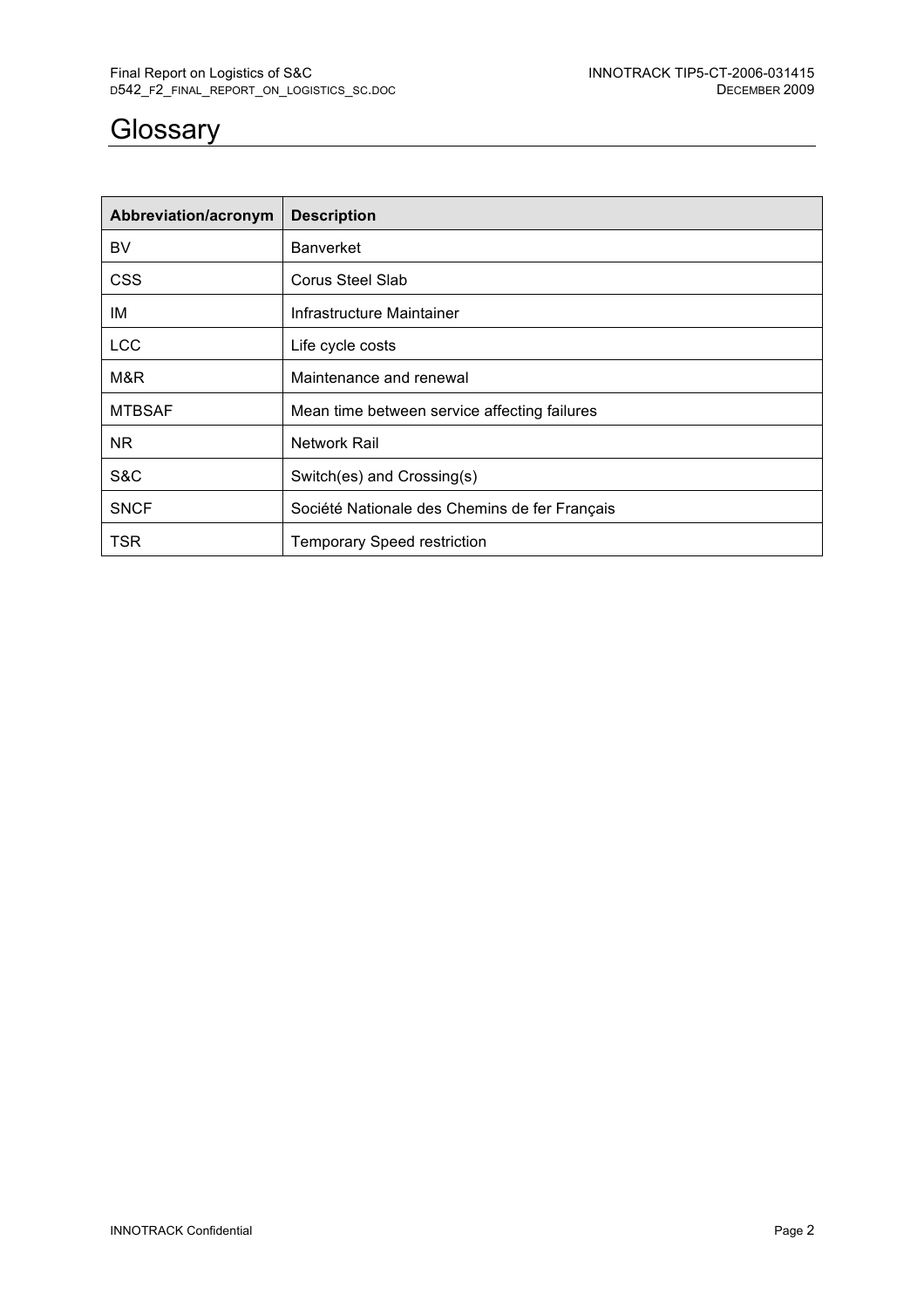## **Executive Summary**

The present deliverable is the final report on the logistics of S&C which includes consideration of the innovative S&C solutions developed within SP3 Switches & Crossings. The report builds on the first report on the logistics of S&C by going deeper into the details of the logistics of S&C and assesses the contribution of novel S&C technologies to reduction in life cycle costs (LCC).

The overall objective of the work, from a track construction point of view, is to improve the installation time of each innovative solution and thus provide an additional lever in LCC reduction.

This report details the methodology undertaken, the results, and concludes by recommending strategies for S&C renewal logistics that will contribute to the goal of reducing LCC by 30%.

The methodology followed quantifies the LCC benefits that are achievable following application of the recommendations made in the first report for the optimisation of S&C logistics strategy to minimise costs of installation, whilst maintaining the quality of installation both initially and in terms of subsequent deterioration under traffic.

The novel S&C technologies considered were adoption of modular S&C technologies, and the use of pre-assembled slab S&C technologies such as Corus Steel Slab (CSS), whilst the criteria against which potential LCC reductions were quantified against were:

- Potential for improvement in the initial quality of installation, and the subsequent benefits from reduction in track geometry and component degradation.
- Potential manpower savings.
- Potential for reduction in possession times.
- Potential for restoration of immediate full linespeeds.
- Potential for modal shift from road to rail (or vice versa) for delivery of components and S&C units.
- Shortening of delivery timescales.

The analysis detailed in this report has quantified the LCC savings that may be realised from these criteria, and has shown that implementation of modular S&C renewal techniques has significant potential to contribute to the goal of reducing LCC by 30%. For a renewal of a single standard switch of type UIC60-EW-500-1:12, it has been shown that significant LCC savings may be achieved as follows:

- 51% reduction in labour hours required;
- 62.5% reduction in possession times
- 30% reduction in plant costs.

Additionally, IMs that are implementing modular renewal of S&C are anticipating that the improved installed quality achievable can reduce the rate of service affecting failures by nearly 30%.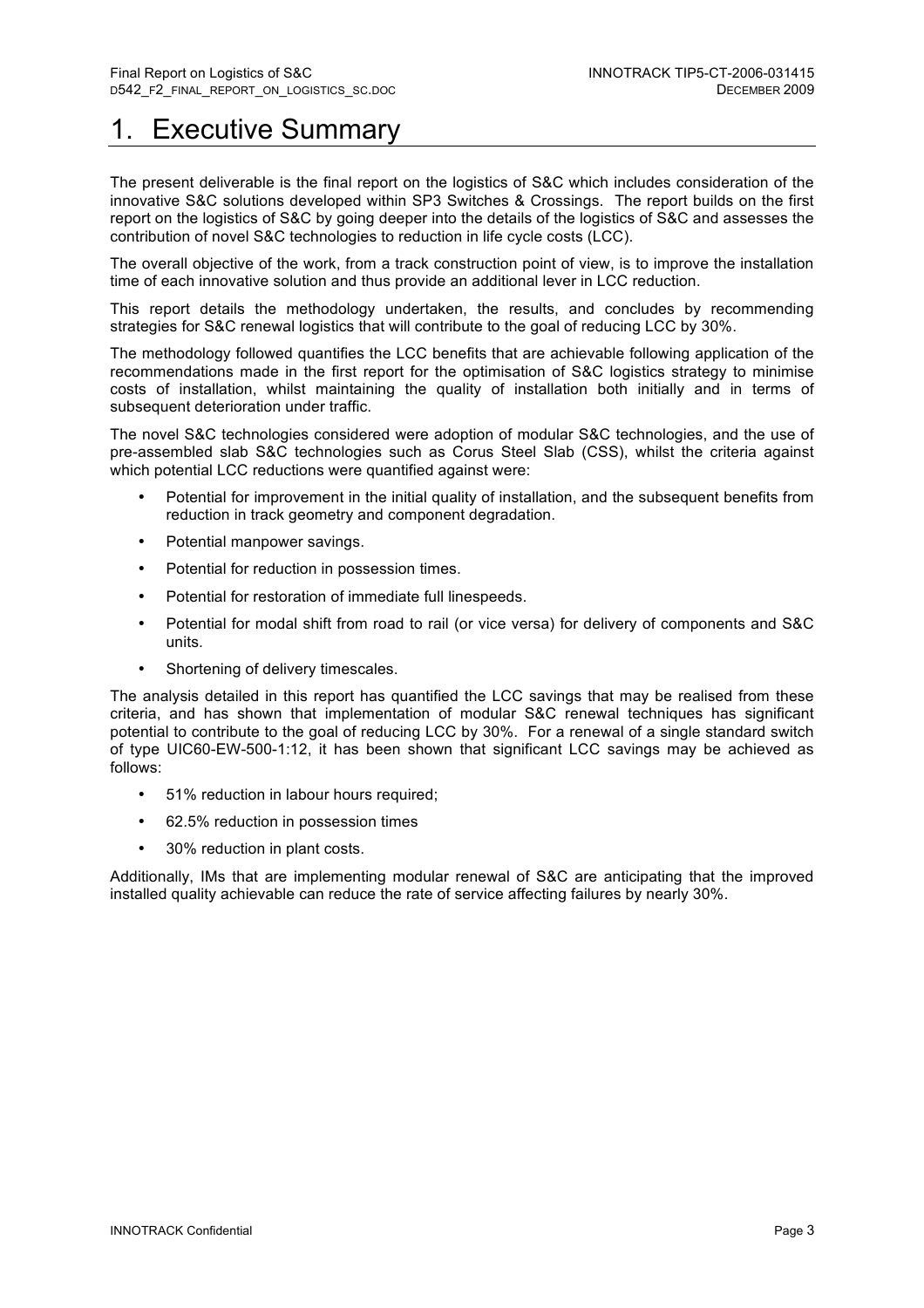# 2. Introduction

The purpose of INNOTRACK work package 5.4 has been to develop switch and crossing (S&C) construction and logistics methods for several innovative solutions that have been identified by work package (WP) 5.1 and sub-project (SP) 3 in coordination with the related SP/WP teams. These methods have been developed in order to improve installation rate, quality of installation and to reduce the subsequent need for maintenance, thereby contributing to life cycle cost (LCC) reduction. Each step of the installation process has been analysed and particular focus has been put on the supply chain from production point to final installation point in order to identify possibilities to achieve higher quality and for optimisation and simplification.

In addition, maintenance aspects have been addressed in close cooperation with the SP3 team. This includes an analysis of the frequency of needed maintenance operations and development of maintenance and renewal (M&R) methods. The feasibility of predictive maintenance based on predetermined parameters has been assessed. It is a known fact that quality of installation has a big impact on LCC.

The overall objective of the work, from a track construction point of view, is to improve the installation quality and reduce the installation time by employing the appropriate innovative solution and thus provide an additional lever in LCC reduction.

The present deliverable is the final report on the logistics of S&C which builds on the first report on the logistics of S&C by going deeper into the details of the logistics of S&C, and assesses the contribution of novel S&C technologies to reduction in LCC.

This report details the methodology undertaken, the results, and concludes by recommending strategies for S&C renewal logistics that will contribute to the goal of reducing LCC by 30%.

The methodology followed quantifies the LCC benefits that are achievable following application of the recommendations made in the first report for the optimisation of S&C logistics strategy to minimise costs of installation, whilst maintaining the quality of installation both initially and in terms of subsequent deterioration under traffic.

The novel S&C technologies considered were adoption of modular S&C technologies, whilst the criteria against which potential LCC reductions quantified for personnel, plant and possession logistics requirements were assessed fell into the following categories:

- Pre-renewal and preparation activities
- Removal of old S&C and site preparation
- Installation of replacement S&C
- Post-renewal activities
- Time penalties from possession requirements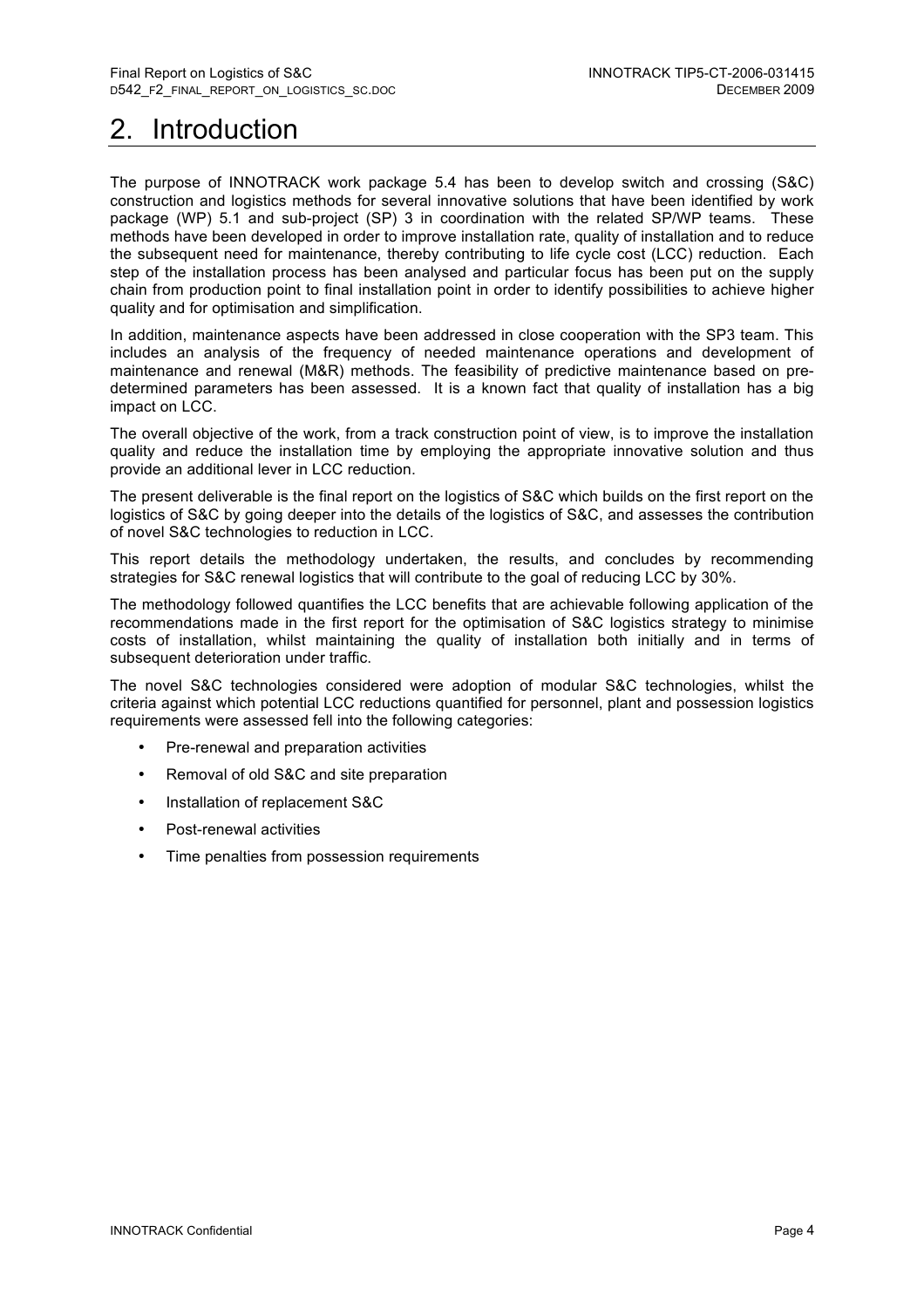## 3. Method

This work package was undertaken initially in four phases, the methodology and the results for which have been detailed more fully in the First Report on the logistics of S&C (deliverable D5.4.1):

- 1. Review of current practice by European IMs for S&C maintenance and renewal logistics, with identification of best practice and logistics work volume base-lining;
- 2. Determination of logistics requirements for novel S&C renewal and predictive S&C maintenance methodologies including consideration of outputs from INNOTRACK SP3;
- 3. Comparison of logistics work volumes for novel S&C maintenance and renewal solutions with baseline (i.e. conventional maintenance and renewals);
- 4. Production of recommendations for optimisation of S&C logistics strategy to minimise costs of installation, whilst maintaining the quality of installation both initially and in terms of subsequent deterioration under traffic.

The conclusions from D5.4.1 showed that implementation of a renewal strategy based on the use of either of the modular S&C technologies studied would have the potential to reduce S&C logistics costs through:

- Improvement in the initial quality of installation, and the subsequent benefits from reduction in track geometry and component degradation.
- Reduction of life cycle costs.
- Manpower savings.
- Reduction in possession times.
- Restoration of immediate full linespeeds.
- Modal shift from road to rail for delivery of components and S&C units.
- Shortening of delivery timescales.

The final phase of the work, which is detailed in this report, sought to provide strong quantification of the LCC savings that were achievable from implementation of the modular S&C renewal technologies recommended in D5.4.1, and their contribution to the INNOTRACK goal of reducing LCC by 30%. This was achieved through LCC analysis in conjunction with the work being undertaken within SP6. Also undertaken was extension of the work carried out in the first part of the WP whereby direct comparisons were made between the novel S&C logistics technologies and the base-lined current best practice S&C logistics requirements. A more detailed comparison between manpower requirements and plant costs was undertaken for a typical S&C renewal of a single standard switch of type UIC60-EW-500-1:12 to determine the magnitude of the potential savings resulting from adoption of novel S&C logistics activities. This type of S&C is considered to be representative of much of the S&C used by European IMs, with the costs for a crossing renewal being typically 15% higher than for the equivalent half set (source: Network Rail). It was assumed that the route on which the renewal was being undertaken was a mixed traffic railway with a linespeed of 160km/h and moderately frequent traffic. It was also assumed that trackside access roads were present. The breakdown of logistics activities included those associated with site preparation, transport of materials to site, removal of scrap materials and logistics associated with post-installation follow up work.

The costs determined for each of the sub-activities were not absolute, but they are considered typical at current rates for a European infrastructure manager, and were determined from a number of sources involved in the sub-project.

Not considered in the LCC analysis were the costs of the raw materials such as the new ballast and the S&C panel itself, nor the activities and costs associated with design and pre-planning for S&C renewal not directly linked to logistics. Although some design of S&C layouts would need to be specific to accommodate the logistics method used, it is not anticipated that the costs associated with these would vary significantly between S&C installations using traditional or novel logistics methods.

Also not considered to be within the remit of this report is quantification of the LCC savings that are attributable to the retention of S&C geometry under traffic that is possible following handover to traffic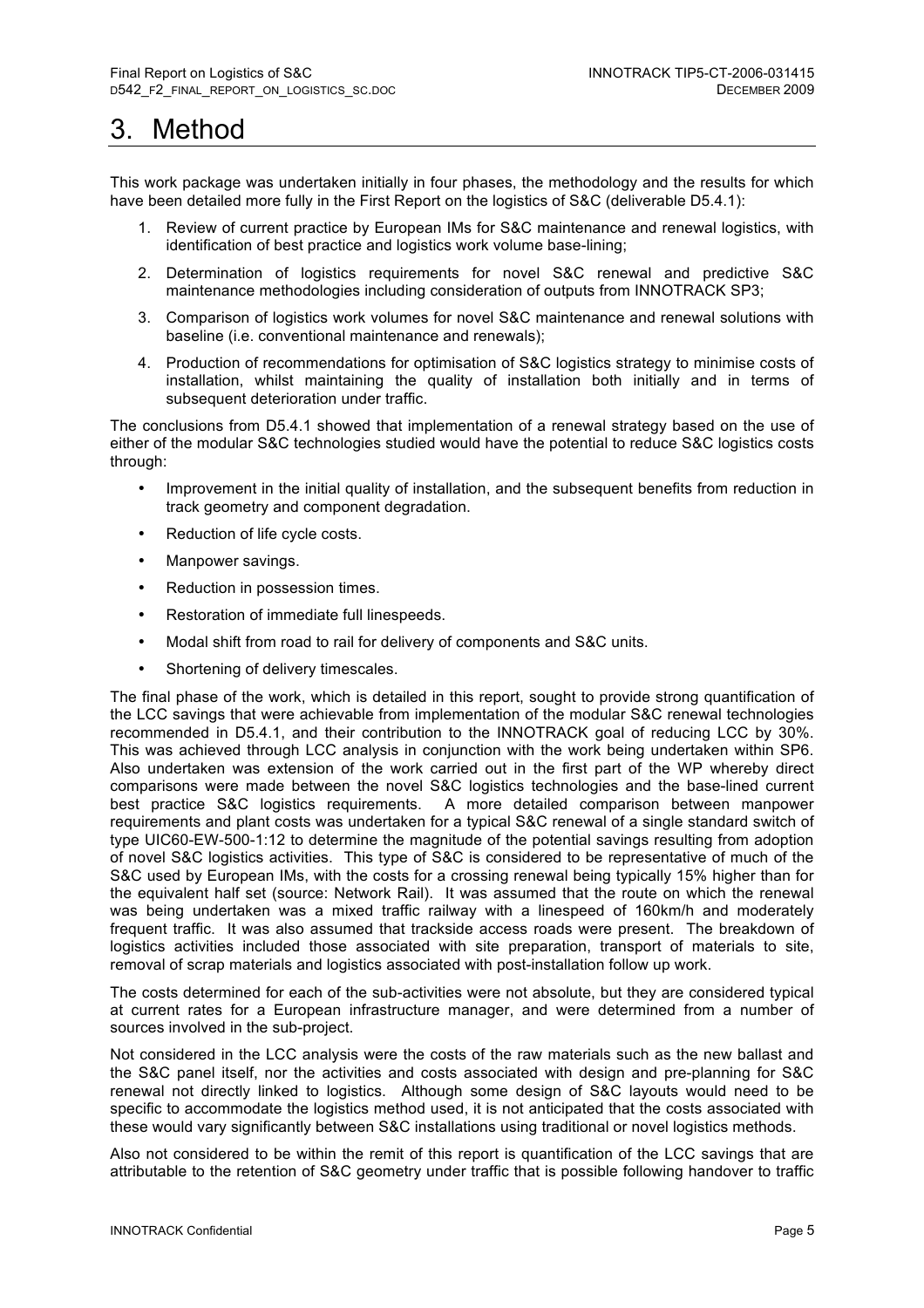of the S&C installed using the novel logistics methods. These savings are being calculated and reported as part of SP3. Table 1 shows the work activity breakdowns that were analysed for the conventional S&C renewal and the modular S&C renewal. Section 4.1 gives further information on how the manpower volumes and plant costs were calculated for each work activity, and the assumptions used.

As an illustration of the potential LCC savings achievable when applied to an actual route, a case study analysis was produced for the exemplar route in Great Britain from Woking Junction to Portsmouth Harbour, which is representative of the route type on which the work breakdown analysis was based.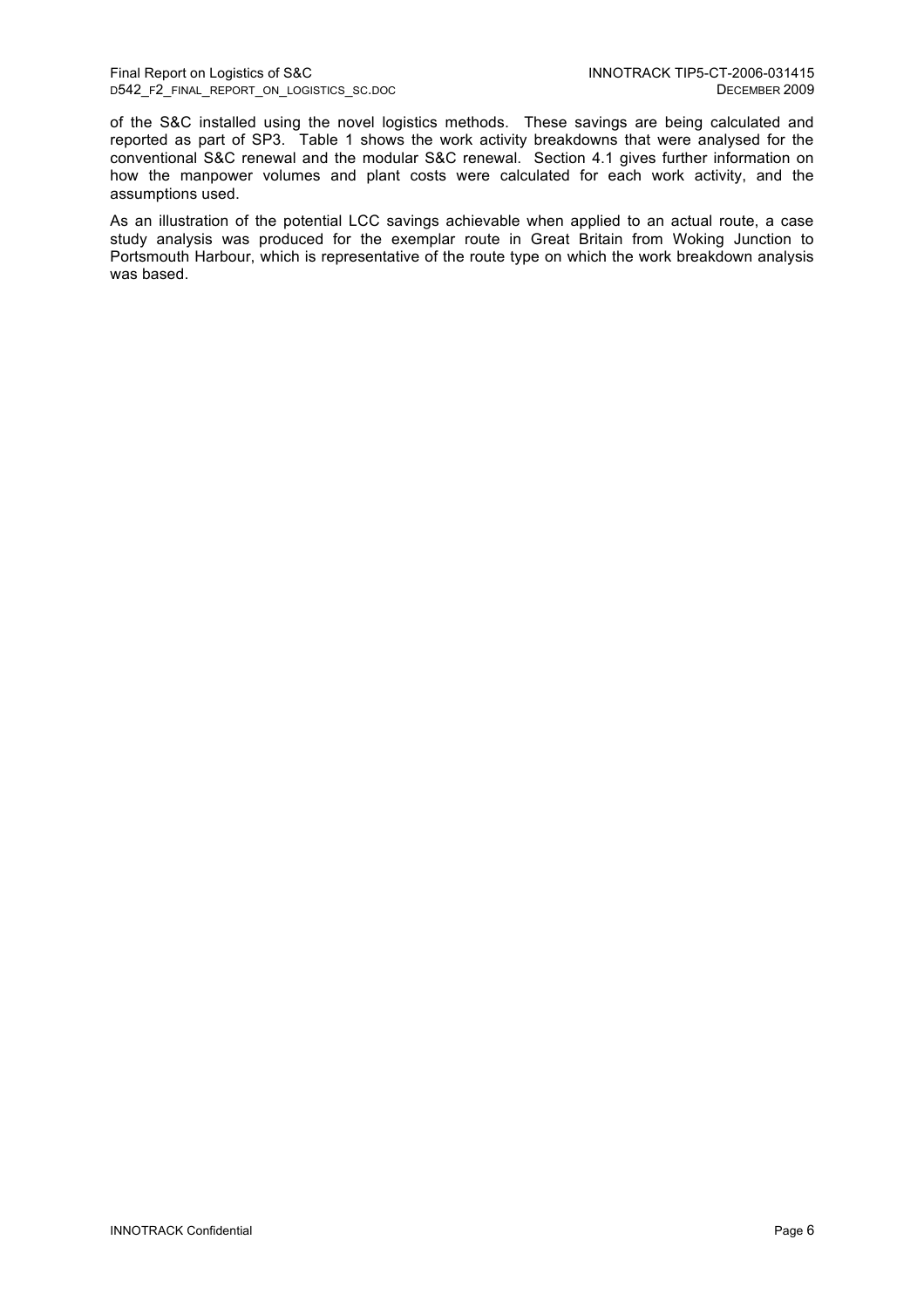## 4. Results

This section details the findings from the work activities undertaken that were defined in Section 3.

The detailed results from the S&C renewal comparison undertaken are shown in Annex 1. The costs determined for each of the sub-activities are not absolute, but they are considered typical at current rates for a European infrastructure manager, and were determined from a number of sources involved in the sub-project.

## 4.1 Derivation of labour resources and plant costs for S&C renewal work elements

For each of the work activities given in Table 1, the labour resources and plant costs required to complete the activity for were derived using information supplied by the infrastructure managers, and where sufficient detail had not been given, approximations were made. The time and resources required are consistent with those quoted by the IMs and which have been summarised in D5.4.1. The following sub-sections give further information on the manpower volumes and plant costs that were calculated for each work activity, and the assumptions used, including where there are significant differences between the work undertaken for conventional and modular renewals and the impact of these on LCC.

| <b>Activity</b>                        | <b>Sub-activity</b>                                            | <b>Applicability</b> |                |
|----------------------------------------|----------------------------------------------------------------|----------------------|----------------|
| Pre-renewal and preparation activities |                                                                | <b>Conventional</b>  | <b>Modular</b> |
|                                        | Selection and clearance of lineside<br>component storage areas | ✓                    | ✓              |
|                                        | of<br>Transport<br>replacement<br>components to site           |                      |                |
|                                        | Removal of old S&C and site preparation                        |                      |                |
|                                        | Movement of plant and personnel<br>to site                     |                      |                |
|                                        | Dismantling and removal of S&C<br>panel                        |                      |                |
|                                        | Installation of replacement S&C                                |                      |                |
|                                        | Installation and assembly of panel                             | ✓                    | ✓              |
|                                        | Welding                                                        | ✓                    | ✓              |
|                                        | Initial track geometry restoration                             | ✓                    |                |
|                                        | Control system commissioning                                   | ✓                    |                |
|                                        | Final commissioning and testing                                |                      |                |
|                                        | Removal of plant and personnel<br>from site                    |                      |                |
|                                        | <b>Post-renewal activities</b>                                 |                      |                |
|                                        | Final track geometry restoration                               |                      |                |
|                                        | Final inspection and acceptance                                |                      |                |
| <b>Time</b><br>penalties               |                                                                |                      |                |
|                                        | Time lost as a result of possessions                           |                      |                |
|                                        | <b>Temporary Speed Restrictions</b>                            |                      |                |

Table 1 – Breakdown of work elements for conventional and novel S&C renewals

## 4.1.1 General assumptions – productive shift length and labour

Most IMs have shift lengths for maintenance and renewal activities of approximately 8 hours, and hence this was taken as the standard shift length for the analysis. Weekend and overnight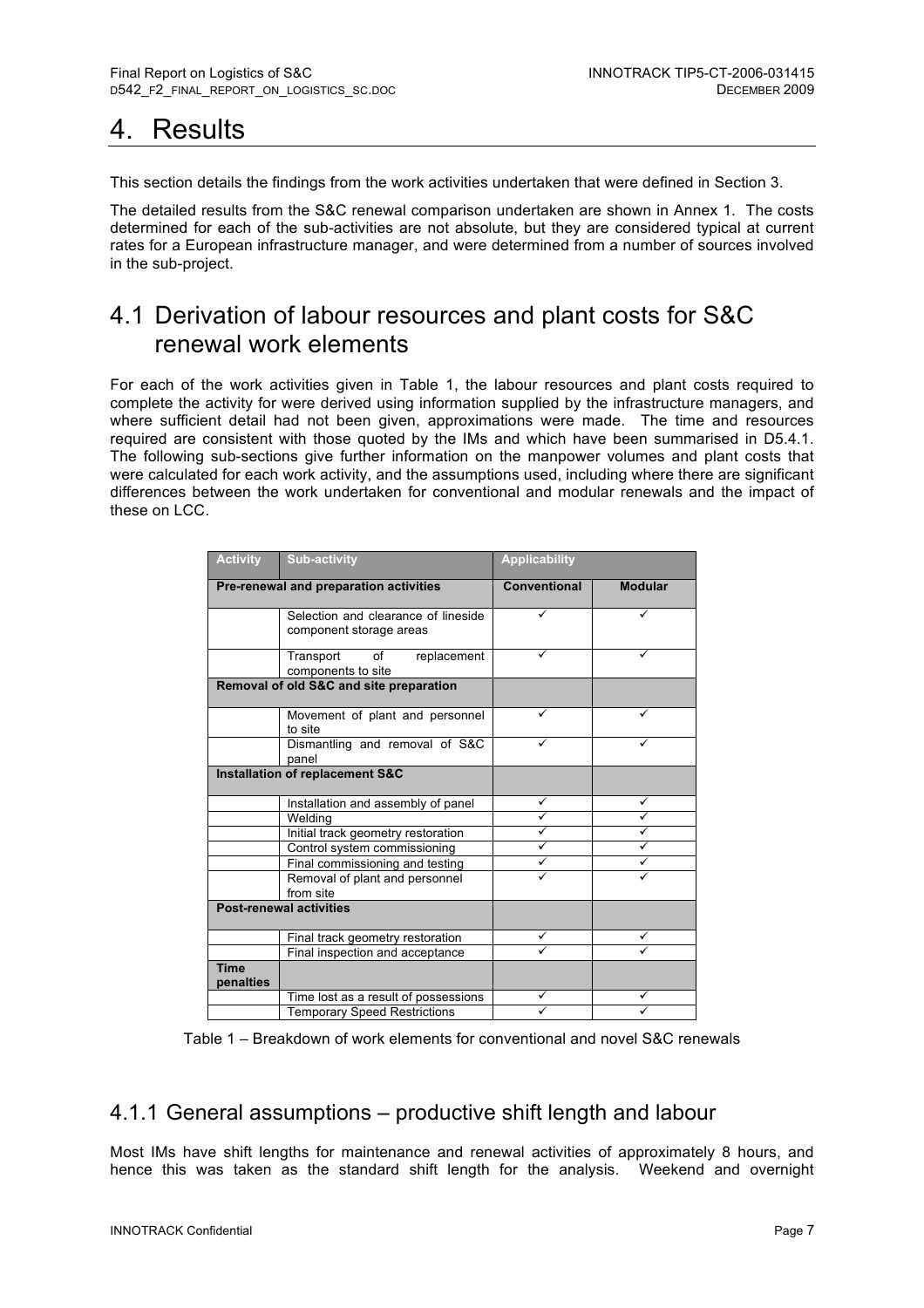possessions can generally be considered to be of a similar length, although it must be acknowledged that weekday overnight possessions can often be shorter as a result of service demands.

The productive length of each 8 hour shift, however, is invariably much shorter as a result of the time needed to travel to site, set up and take down and withdraw from site. Actual productive working time per shift can be significantly lower than the shift length, and one European IM quotes an average productive working time of 4.5 hours calculated as follows:

| Average shift length<br>8        |     | hours |
|----------------------------------|-----|-------|
| Less:                            |     |       |
| Travel to site                   | 0 5 | hours |
| Set up site                      | 0.5 | hours |
| Other interruptions              | 1.5 | hours |
| Take down site                   | 0.5 | hours |
| Travel from site                 | 0 5 | hours |
| <b>Total working time</b><br>4.5 |     | hours |

For this analysis, with some exceptions, it is assumed that labour cannot be deployed usefully outside the productive working time for other significant work activities, and therefore must be charged on the basis of a full shift for the work activity concerned. Labour requirements for all work activities also acknowledge the fact that staff will be required for unproductive but essential activities such as safety provision, and the resources allocated for this are noted for each work activity.

Hourly rates for labour varies widely across member states and staff grades, so absolute labour costs accurate for all member states cannot be derived, therefore labour volumes are shown in hours throughout.

## 4.1.2 General assumptions - plant

Plant costs have been estimated on the basis that the equipment attracts hire/lease charges for a full 8 hour shift, but down time either side of the renewal activity whilst awaiting deployment having been transported to site and prior to collection after the renewal activity have not been included. Charge out rates for plant vary widely across member states, and according to the terms of individual leasing contracts and hire periods, so absolute plant costs accurate for all member states cannot be derived.

This analysis has assumed the following unit rates, which have been derived from actual rates used by a European IM in estimating costs when planning renewals, but these must be revised according to local circumstances:

| Specialist road/rail plant e.g. excavator or |        |                  |
|----------------------------------------------|--------|------------------|
| material/spoil train                         |        | €2,000 per shift |
| Conventional excavator or similar, or        |        |                  |
| medium weight commercial vehicle             | €1.000 | per shift        |
| Tamper, regulator or stoneblower plus crew   | €4.000 | per shift        |
| Small plant or specialist tools              | €500   | per shift        |
|                                              |        |                  |

### 4.1.3 Pre-renewal and preparation activities

Pre-renewal activities and preparation work will be required prior to the S&C renewal taking place to ensure that site access is facilitated and the materials needed for the renewal are on site and located as conveniently as possible at the time they are needed. Approximately one shift is required in total for these activities, which is in line with the time of 5-10 hours that has been quoted by DB (reference D5.4.1 Section 4.1.2).

### Selection and clearance of line-side component storage areas

This work activity covers the work undertaken whereby a site adjacent or near to the S&C is selected and prepared for the storage of plant and materials needed for the renewal. On the assumption for this study that an access road is present adjacent to the railway, no access is required to the track to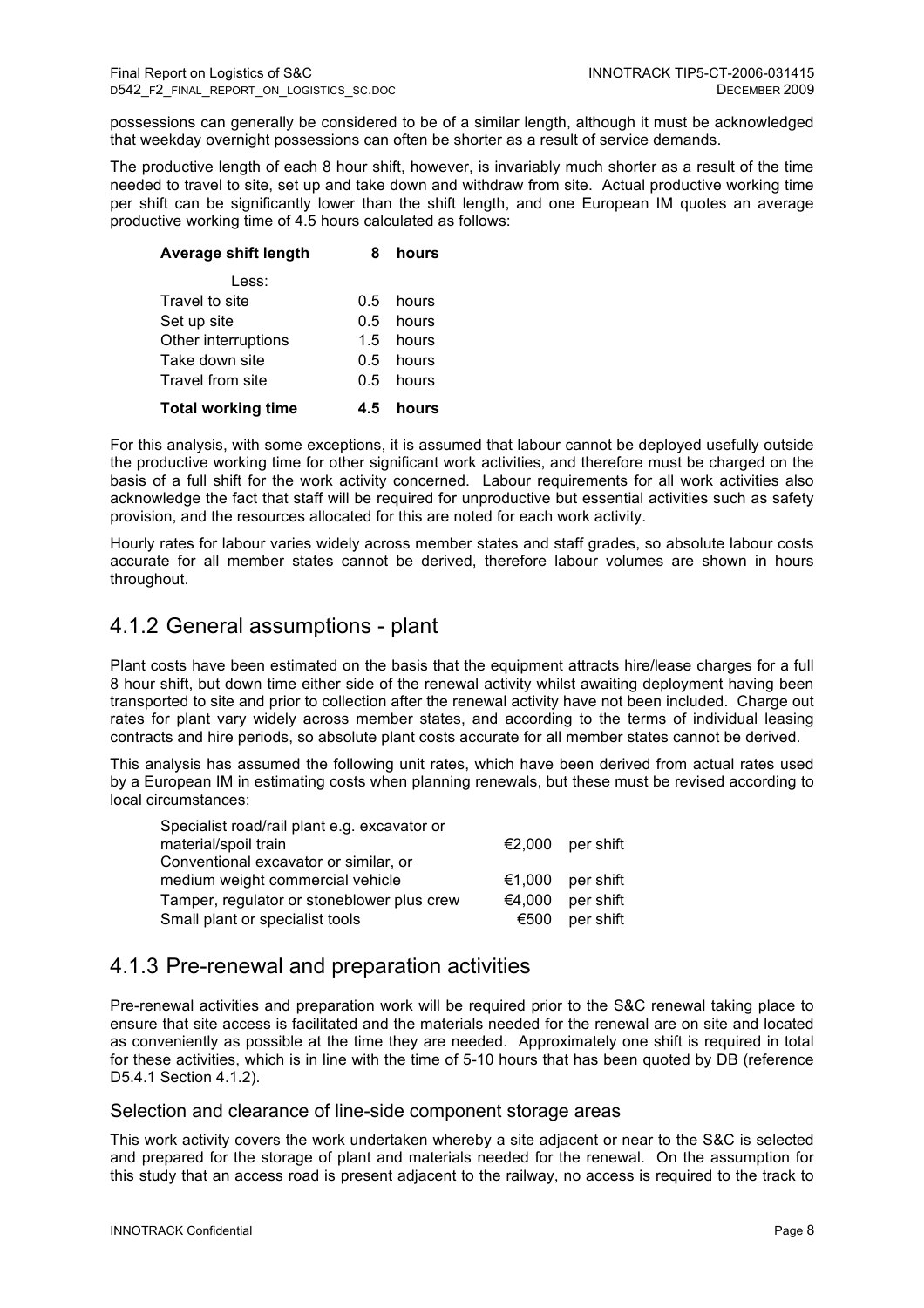complete this work activity and thus there is no need for disruption to traffic, hence this phase of the renewal is taken to be carried out outside of possession conditions.

Plant and labour requirements are assumed to be a single conventional excavator and crew of two for half of one shift, plus two members of safety staff to act as lookout and site warden. There may also be a requirement for small plant such as vegetation clearance equipment, and materials such as temporary fencing and gravel, but these are considered to be insignificant compared with the hire cost of the excavator.

Although modular S&C renewal requires fewer materials to be stored on site prior to the renewal taking place, some preparation work will be required so it is assumed that labour and costs will be identical to conventional S&C renewal.

### Transport of replacement components to site

This work activity is the transport of materials to site that will be needed for the renewal, including the S&C components and drive, small plant such as generators, temporary lighting and welding equipment. Again, it is assumed that this work activity will be undertaken outside possession conditions with no interruption to traffic. Components are assumed to be delivered wholly by road in half of one shift, probably the second half of the same shift as that in which the site preparation work is undertaken. Plant and labour requirements are taken as being two medium weight commercial vehicles and crew of two, plus two members of safety staff.

For modular S&C renewals, since the S&C panels will arrive on site pre-assembled, the only materials that will need to be transported to site in advance will be the small plant, and so it is assumed that only one medium weight commercial vehicle will be needed. No reduction in labour requirements is anticipated however.

## 4.1.4 Removal of old S&C and site preparation

This phase of S&C renewal covers the work activities needed to remove the life expired S&C panel and prepare the substrate for the new S&C panel. These work activities need to be undertaken under track possession conditions, and for this analysis it is taken that the total duration of this phase will be two shifts.

This phase of renewal is required to be undertaken to the same scope and standard for both conventional and modular S&C renewal techniques, however in parallel with the introduction of the modular S&C renewal technique, Network Rail has introduced automated ballast collection, which has the potential to reduce the time for old S&C removal and site preparation to a single shift, which is assumed in the modular S&C renewal analysis.

### Movement of plant and personnel to site

This work activity covers the provision of plant and personnel needed for the old S&C removal activities, and it is assumed that these facilities are retained for the second phase of the renewal. However, these resources are not included in this part of the assessment as they are accounted for later.

Labour resources are shown as being null for this work activity, as these would be accounted for as part of the unproductive time per shift quoted in Section 4.1.1 and thus included in the estimate given under the resources needed for the dismantling and removal of the S&C panel.

Plant costs are restricted to the transport needed for materials needed on the day (mainly ballast for a conventional S&C renewal) and removal of spoil at the end of the renewal. D5.4.1 states that most IMs use rail transport for these activities and it is assumed that one train is capable of being used for both activities. The cost of provision of this for the two shifts required for removal of the old S&C and site preparation is included in the estimate for this work activity.

#### Dismantling and removal of S&C panel

This work activity covers the disconnection of the S&C panel from the adjacent plain line sections and its interface with the signalling system, disconnection of power to its drive, and removal of the panel. Following removal of the spoil, this work activity also includes removal of life-expired components plus spoil, and the scarification of the ballast.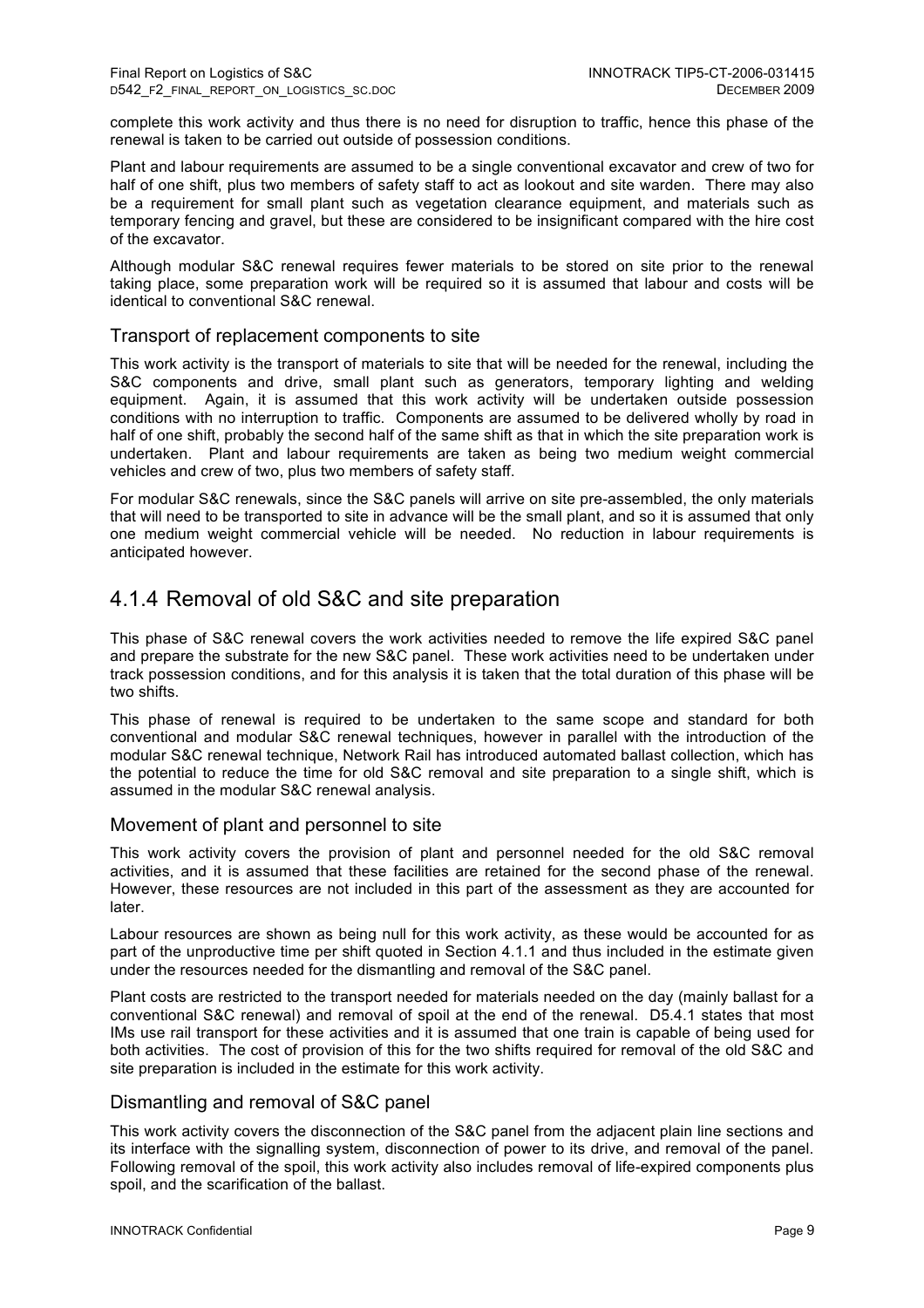Labour requirements for this work activity, based on information supplied by an IM, is taken as being a total of 16 persons for two shifts, consisting of ten track workers, four safety personnel and two signalling interface engineers.

Plant requirements are taken as being one specialist road/rail excavator, with two additional tools, plus two items of small plant such as a dumper truck for removal of spoil.

For the modular S&C renewal analysis, the use of automated ballast collection significantly reduces the shift length needed to one shift, with the specialised plant needed being a direct replacement for the road/rail excavator. With increased mechanisation the labour needed is also reduced and this has been accounted for by reducing the number of track workers required from ten to six.

## 4.1.5 Installation of replacement S&C

This third phase of S&C renewal covers the extensive work activities needed to install and commission the replacement S&C panel, including installation of:

- Geotextiles and ballast
- **Bearers**
- Fastenings, rails and frogs, plus:
- Welding and grinding
- Initial track geometry restoration
- Control system commissioning
- Final commissioning and testing
- Removal of plant and personnel from site

The total duration of this phase is taken to be two shifts, which together with the removal of the old S&C work activities gives a total time of 32 hours needed on site for the major renewals work, which is consistent with the 30 hours quoted by Banverket and 37 hours quoted by Network Rail in D5.4.1. The following sections define the resources needed for the major work activities to be undertaken during this phase of the renewal.

There is again significant potential for savings in time, labour and plant to be accrued through the use of modular S&C renewal techniques during this phase, and the nature and potential of these are described where appropriate in the following sections.

#### Installation and assembly of panel

The bulk of the labour and plant requirements for conventional renewals are accounted for in this work activity, and it is acknowledged that these resources will also be used to some extent to deliver the other work activities. The installation and assembly phase of the S&C renewal also utilises the same resources used for removal of the old S&C panel, and hence labour requirements are taken as being a total of 16 persons for two shifts, consisting of 10 track workers, four safety personnel and two signalling interface engineers, and plant requirements are taken as being one specialist road/rail excavator, with two additional tools, plus two items of small plant such as a dumper truck for removal of spoil.

The work undertaken during this work activity covers installation of the new ballast sub layer, laying down of bearers, installation of chairs and sliders followed by the crossing itself and the stock, switch and check rails and tie bars. Also included is installation of the additional ballast needed in the sleeper cribs and shoulders.

There are significant savings that may be made in this work activity through the adoption of the modular S&C renewal technique, mainly through the ability to install the S&C panel much more quickly than for conventional renewals. All of the work that would otherwise be needed to lay the bearers, slide chairs, rails, fastenings and drive mechanism can be achieved in one operation, and the information given by the IMs shows that there is the potential for the whole renewal to be achieved in 8 hours. There are also significant potential for a reduction in the labour needed, as much of the renewal is mechanised using specialised rail wagons with tilting beds.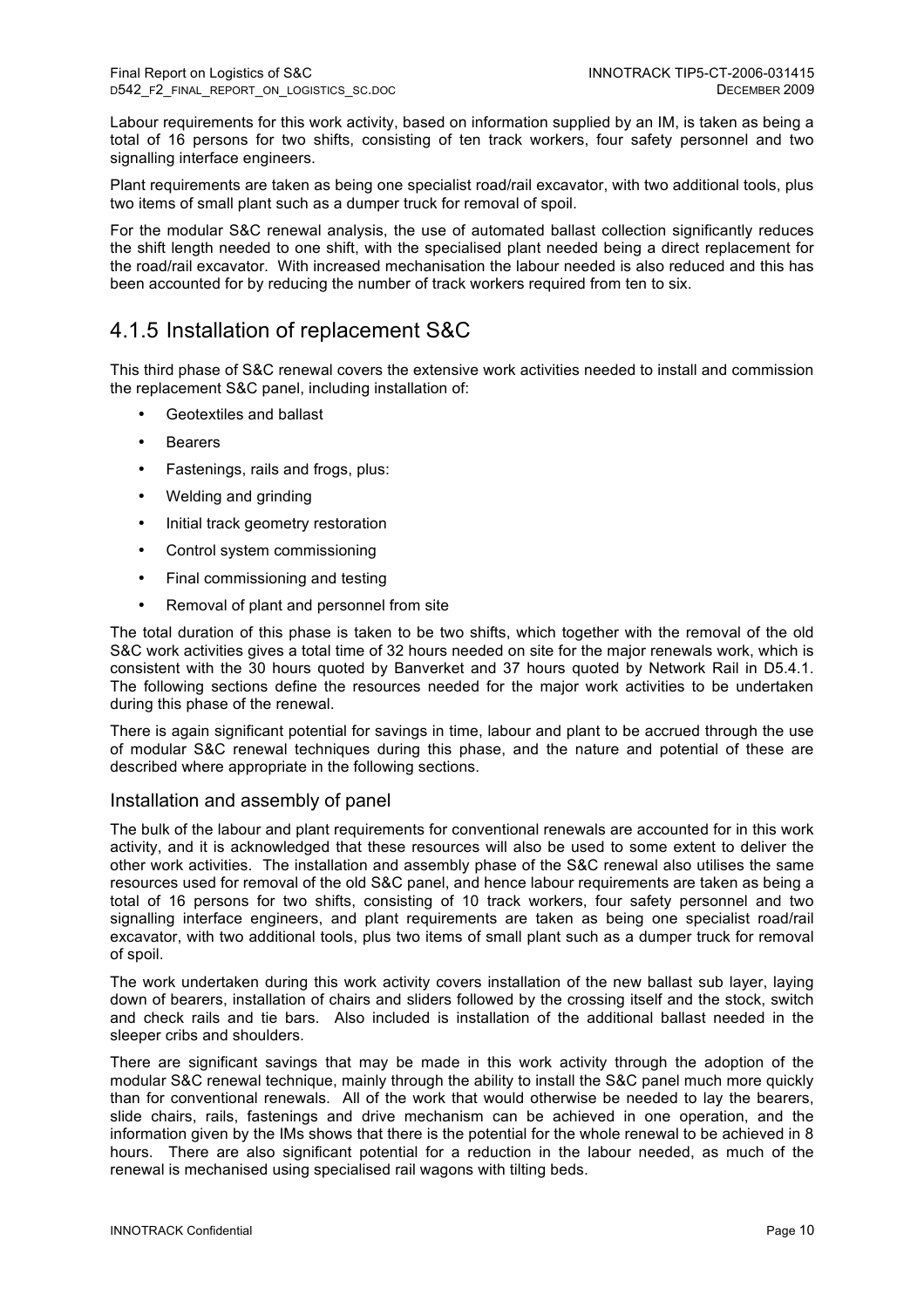The analysis assumes therefore that modular renewal can be completed in one shift, with a reduction in the number of track workers to six. It also assumes that the road/rail excavator which would be used for the conventional renewal would not be required, although there is an equivalent cost associated with provision of the train of specialised wagons.

### **Welding**

This work activity covers the welding activity required to connect the S&C panel to the adjacent plain line including rail re-stressing and rail grinding once the panel has been installed, with resources taken as being four welders for one shift, plus four items of specialist welding equipment.

### Initial track geometry restoration

Restoration of the track geometry to allow safe resumption of services following installation requires one tamper plus crew for one shift.

Even with geometry restoration, conventional renewals usually require application of significant temporary speed restrictions (TSRs) to reduce the impact of settlement of the ballast and panel under traffic conditions. Modular S&C renewals can drastically reduce this as a result of the higher installed quality and integrity of the panel, even to the point where immediate restoration of line-speed operation is possible.

#### Control system commissioning

This work activity covers the commissioning of the S&C drive and its reconnection and interfacing with the signalling system. Lubrication of the slide chairs and rollers and adjustment of the switch rail throw and locking mechanisms will be undertaken during this work activity. It is assumed that the bulk of the labour and plant needed for this will be supplied from the resource already accounted for in the work activity covering installation and assembly of the S&C panel, however there will also be a requirement for the services of specialist signalling engineers. This work activity therefore covers the resource needed for these, this being two signalling engineers for two shifts.

#### Final commissioning and testing

Upon completion of the S&C panel renewal and commissioning, this work activity covers the testing, inspection and acceptance required. The additional resource needed for this work activity is assumed to be two permanent way engineers for one half shift.

#### Removal of plant and personnel from site

This work activity covers the removal of plant and personnel that were needed for the S&C removal activities upon acceptance and hand back. Labour resources are shown as being null for this work activity, as these would be accounted for as part of the unproductive time per shift quoted in Section 4.1.1 and thus included in the estimate given under the resources needed for the installation and assembly of the S&C panel.

The plant cost included in this work activity covers provision of train used for the component, ballast and spoil removal for the two shifts required for the installation and assembly of the S&C panel. This is assumed to be the same train used in the phase where the old S&C panel is dismantled and removed.

### 4.1.6 Post-renewal activities

After a period of ballast and panel settlement under traffic following handback, it is usual for track geometry to be restored and the S&C panel to be inspected and maintained to ensure correct operation of the switch rail throw and locking mechanisms. This phase covers the resource and labour needed for these activities, which are assumed to occur overnight or outside track possessions without disruption to train operations.

#### Final track geometry restoration

The resources needed for this work package to restore the track geometry to allow safe resumption of linespeed operation requires one tamper plus crew for one shift.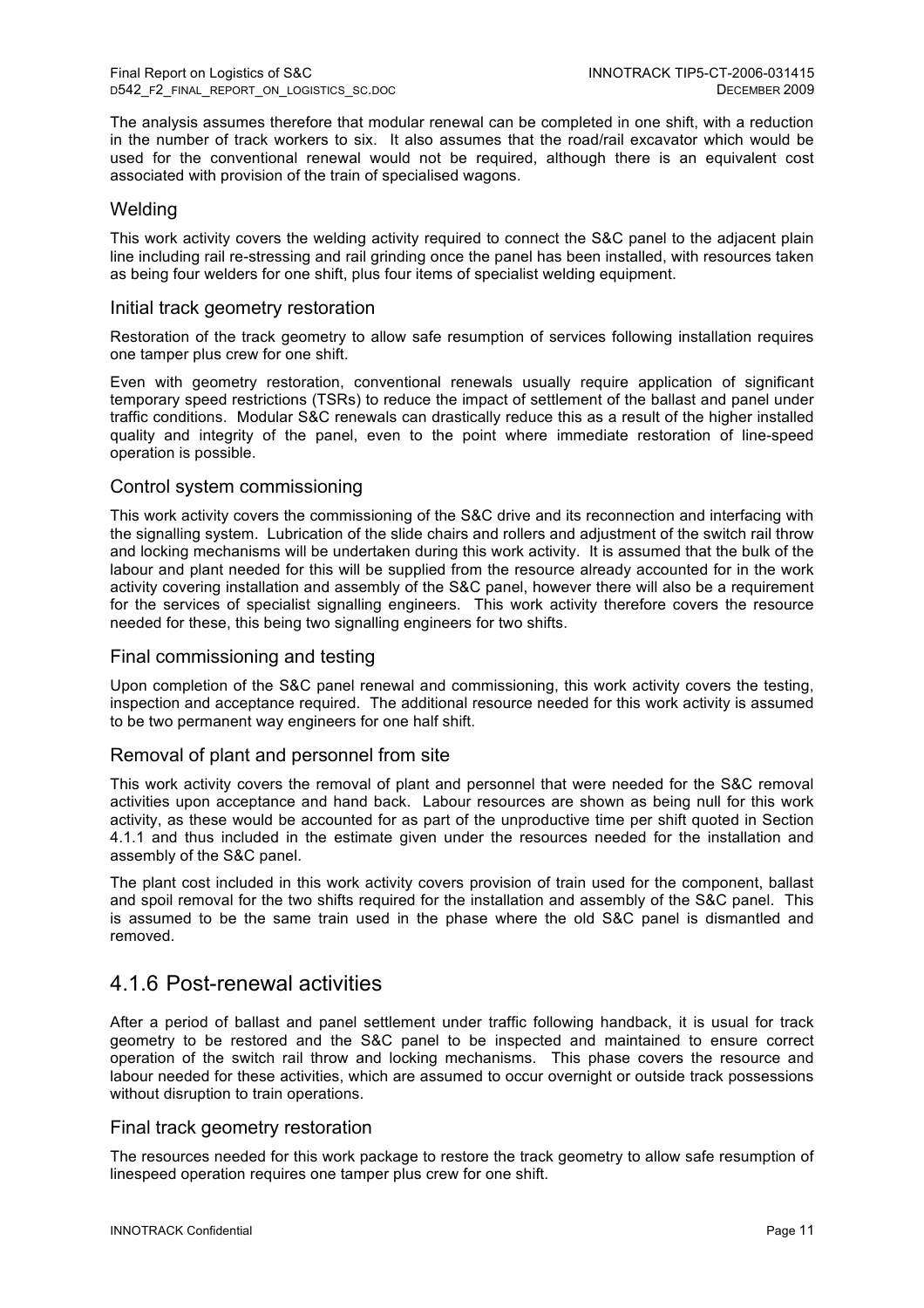### Final inspection and acceptance

This work activity covers the drive adjustment, testing, inspection and acceptance required following final track geometry restoration. The additional resource needed for this work activity is assumed to be two permanent way engineers for one half shift.

## 4.1.7 Time penalties

An additional element of the LCC analysis of S&C logistics is the need to account for the value of time lost as a result of the track being unavailable for use by scheduled train services during the possession time needed for the S&C renewal, and also the degraded performance as a result of temporary speed restrictions (TSRs) being imposed in advance of full commissioning. The monetary value of these time penalties will vary widely according to the traffic levels that would otherwise be using the railway and the terms of the national access charging regimes.

As described in D5.4.2, significant penalties can also be imposed under the terms of the national operator or regulator policies governing access to the railway infrastructure, with such penalties resulting from S&C renewal accounting for 26% of the total in 2008/9 for Network Rail.

It is thus difficult to quantify such time penalties in the analysis in terms of monetary values, or in a manner whereby their impact is appropriately proportioned in comparison with the labour, materials and plant costs of the renewal.

Therefore, the potential reduction in possession time needed for S&C renewal using the modular technique has been calculated as an index against that for conventional S&C renewal. For imposed TSRs, the appendices give an average speed limit and duration which has been based on the information given by IMs for D5.4.1.

## 4.1.8 Contribution of novel S&C to reduction of LCC

The analysis described in Section 4.1 has shown that the adoption of the modular technique for S&C renewal has significant potential to reduce the volume of labour, plant costs and possession time required for a typical S&C renewal.

In terms of labour savings, modular S&C renewal has the potential to reduce the total manpower required by 51%, and possession time reduced by 62.5% from 32 hours to 12 hours.

Indicative plant costs may be reduced by 30%, although this is highly dependant on individual lease/hire agreements, and does not consider the capital cost and impact of residual value of the specialised tilting bed wagons required for modular S&C renewal.

No quantification has been made for the potentially significant savings from the reduction of the time and magnitude of TSRs imposed following reopening to traffic, as these are dependant on the track access charging and penalty regimes imposed by member states and the traffic and track characteristics of the specific renewal sites.

In addition to the LCC savings that may be achieved from the labour, plant costs and possession time factors analysed as part of the work to produce this report, D5.4.1 has also shown that IMs anticipate that the improved installed quality achievable using modular S&C renewal techniques can reduce the rate of service affecting failures by nearly 30% (reference D5.4.1 Section 4.2.2).

## 4.2 Exemplar route case study

To illustrate the magnitude of some of the potential LCC savings that can be accrued from implementation of modular S&C renewals, and the impacts of the higher installed quality on subsequent S&C reliability, this section applies the findings of WP4.5 to one of the INNOTRACK case study routes.

Woking Junction to Portsmouth Harbour is an 80km mixed traffic route in the United Kingdom of mainly twin track with a ruling line speed of up to 160km/h, and is therefore representative of the type of route for which the S&C logistics work breakdown analysis is applicable.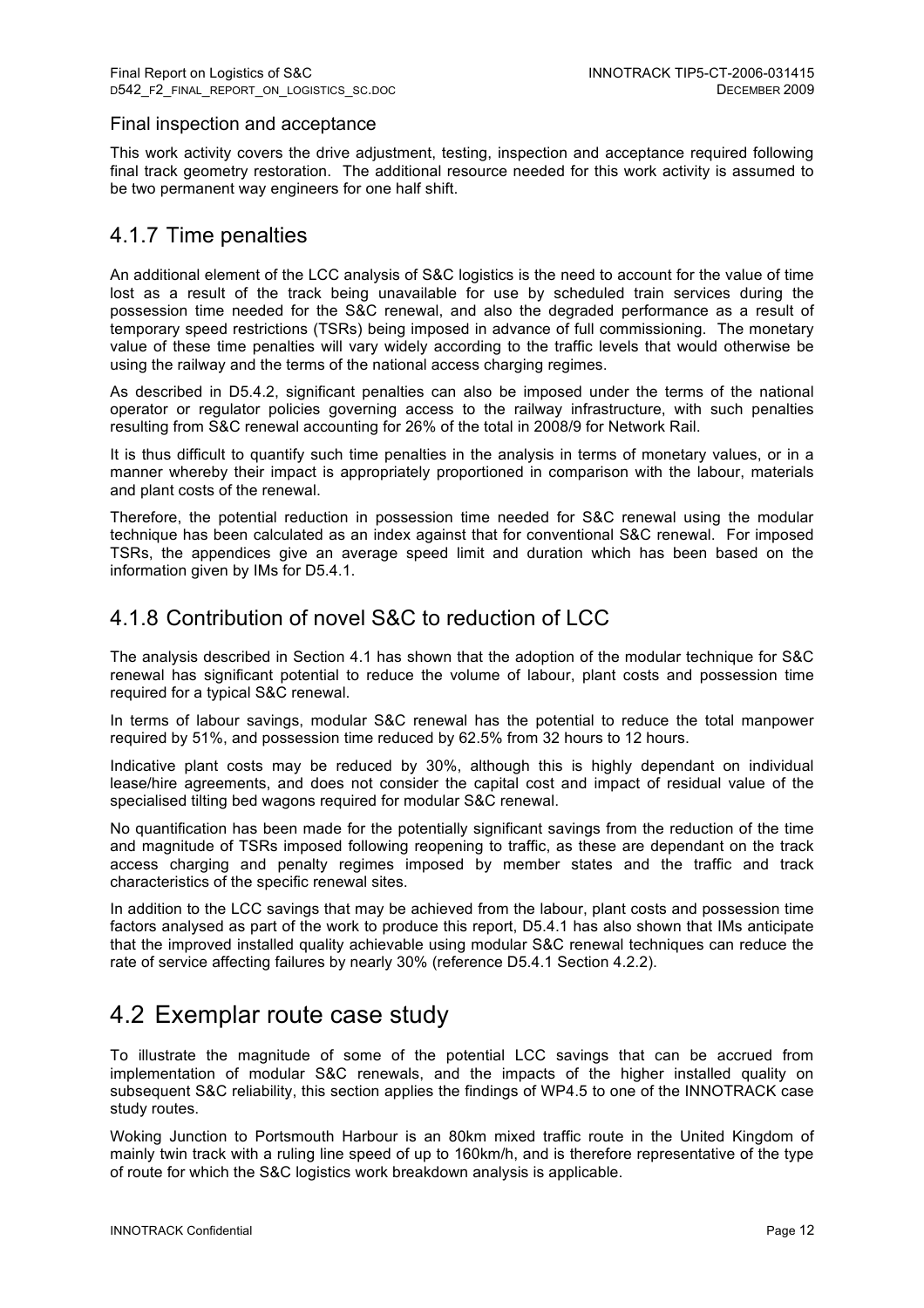A database of the instances of S&C located along the route was sourced, which was filtered to include only the S&C located on the main lines. Low speed S&C at stations and loop lines were not considered to be representative. The result was that 55 instances of S&C were found.

An age of road analysis was then undertaken which showed that there was a wide range of installation dates for the 55 instances of S&C, so the median year of installation was calculated to determine an average age for the S&C located on the route. This average age was approximately 25 years which also accounted for more recent S&C renewals that were not included in the data, which in turn enabled the S&C renewal frequency of 2.2 S&C units per year to be calculated.

At the labour and plant logistics savings determined as part of this study, if all subsequent renewals on the route were undertaken using the modular S&C renewal technique, time savings per year for renewals on this 80km route section could amount to over 700 hours for labour, and 44 hours for possession requirements.

These annual savings could ultimately be increased to over 900 hours for labour and nearly 60 hours for possession requirements, if the 30% increase in reliability resulting from the higher installed quality can be translated to S&C life, once replacement of all of the S&C units on the route had been completed using the modular S&C renewal technique.

Significant in service reliability improvements are also possible if all of the S&C units on the route are replaced using an optimised modular S&C renewal technique. Network Rail's aspiration to raise the mean time between service affecting failures (MTBSAF) from 1 in 2.5 years to 1 in 3.5 years through the introduction of optimised modular S&C renewal (reference D5.4.1 Section 4.2.2) equates to a potential reduction in failures associated with S&C from 22 per year to 15 per year for the Woking to Portsmouth Harbour route.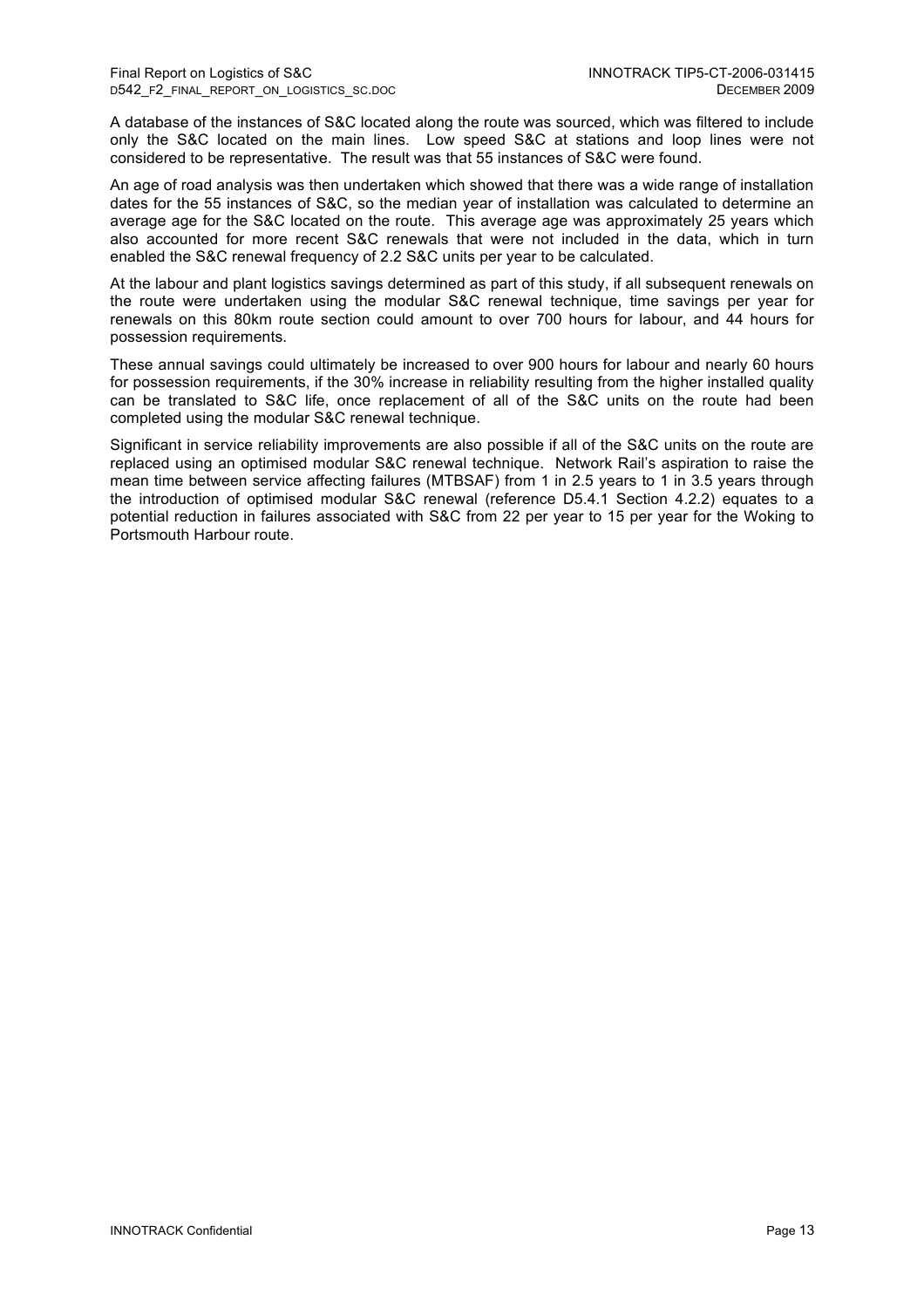## 5. Conclusions

The initial analysis detailed in deliverable D5.4.1 showed that implementation of a renewal strategy based on the use of either of the modular S&C technologies studied would have the potential to reduce S&C logistics costs through:

- Improvement in the initial quality of installation, and the subsequent benefits from reduction in track geometry and component degradation.
- Reduction of life cycle costs.
- Manpower savings.
- Reduction in possession times.
- Restoration of immediate full linespeeds.
- Modal shift from road to rail for delivery of components and S&C units.
- Shortening of delivery timescales.

The subsequent analysis detailed in this report has further quantified the LCC savings that may be realised from implementation of modular S&C renewal techniques, and has shown that these can contribute to the INNOTRACK goal of reducing whole system LCC by 30%. For a renewal of a single standard switch of type UIC60-EW-500-1:12, it has been shown that significant LCC savings may be achieved as follows:

- 51% reduction in labour hours required;
- 62.5% reduction in possession times
- 30% reduction in plant costs.

Additionally, IMs that are implementing modular renewal of S&C are anticipating that the improved installed quality achievable can reduce the rate of service affecting failures by nearly 30%.